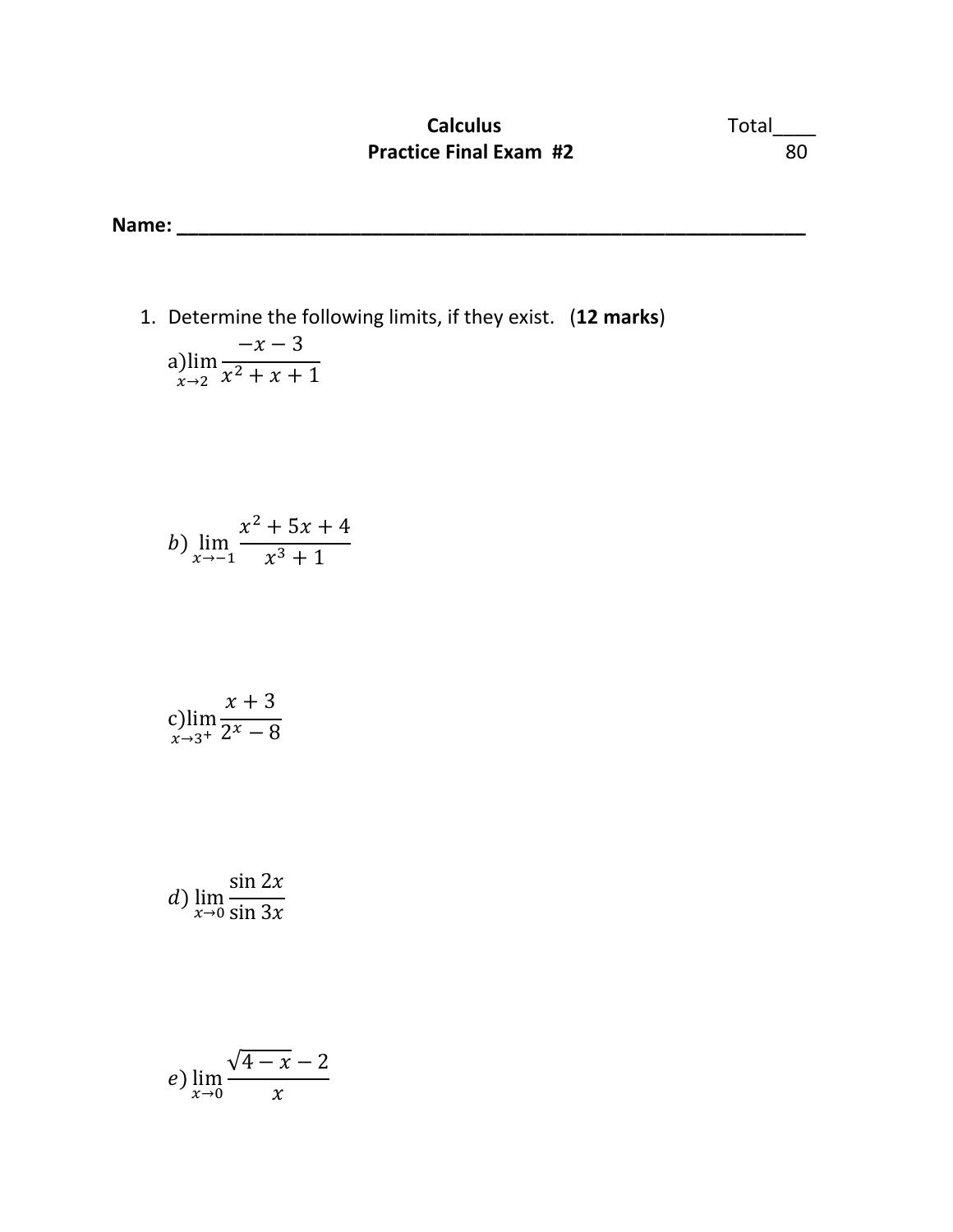$$
f) \lim_{x \to \infty} \frac{3 - 2x}{3 + 2x}
$$

2. Determine the derivative of the following functions. Do Not simplify your answers. (20 marks) a)  $f(x) = (x^2 - 1)^4$ 

b) 
$$
y = 12x^3 + 8x - 1
$$

c) 
$$
f(x) = (x^4 + 2x^2 + 1)^{\frac{2}{3}}
$$

d) 
$$
y = \frac{x^2 + x}{x^4 + 1}
$$

e) 
$$
f(x) = (x^2 + x)\sqrt{1 - x^2}
$$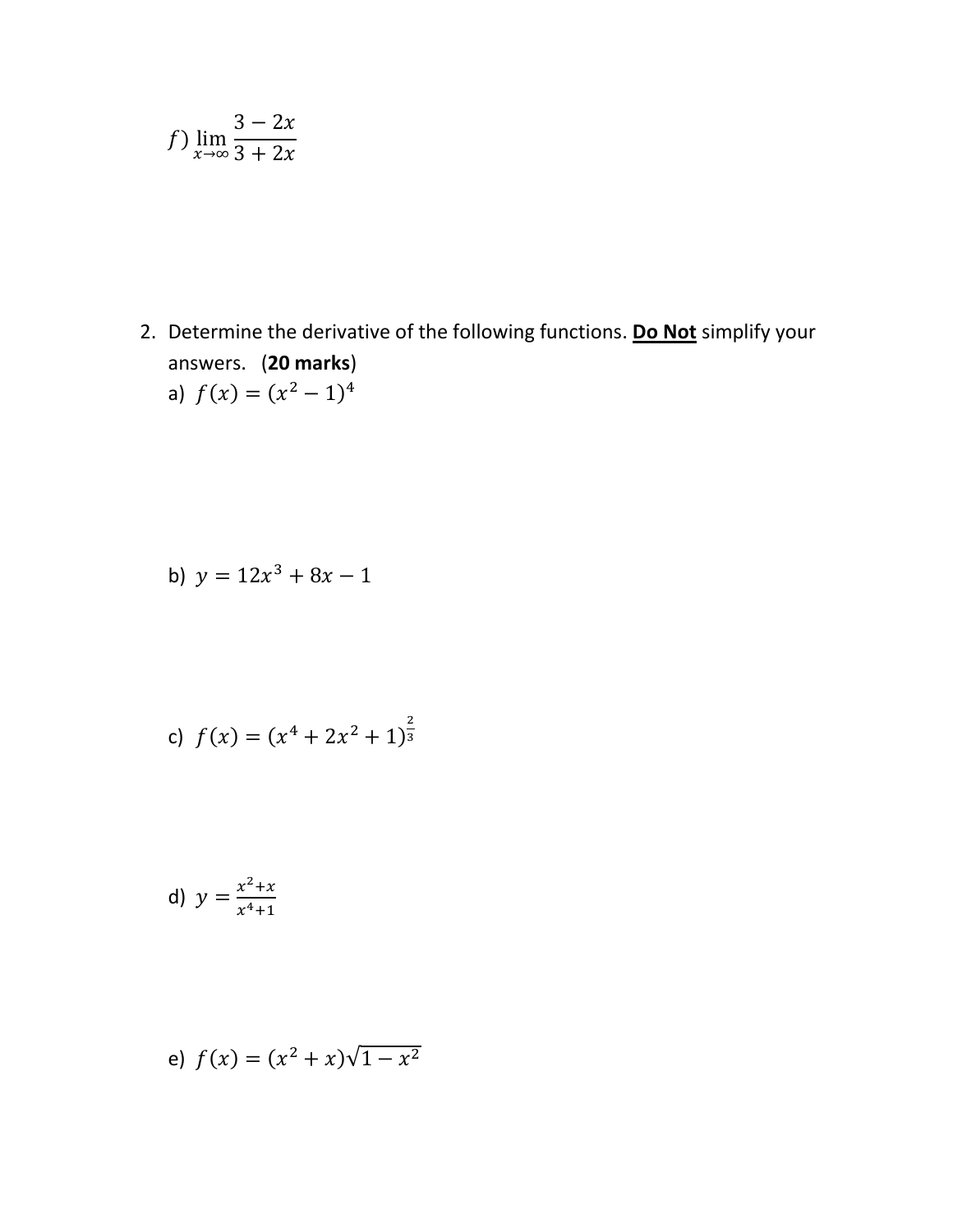f) 
$$
y = x^3 + \sqrt{x} + \cos x
$$

g) 
$$
f(x) = e^{-5x}
$$

h) 
$$
y = ln(x^2 + 1)
$$

i) 
$$
f(x) = x \sin x
$$

j) 
$$
y = log_{10}e^x
$$

3. Determine 
$$
\frac{dy}{dx}
$$
 for  $x^2 - x^2y + y^2 = 1$  (3 marks)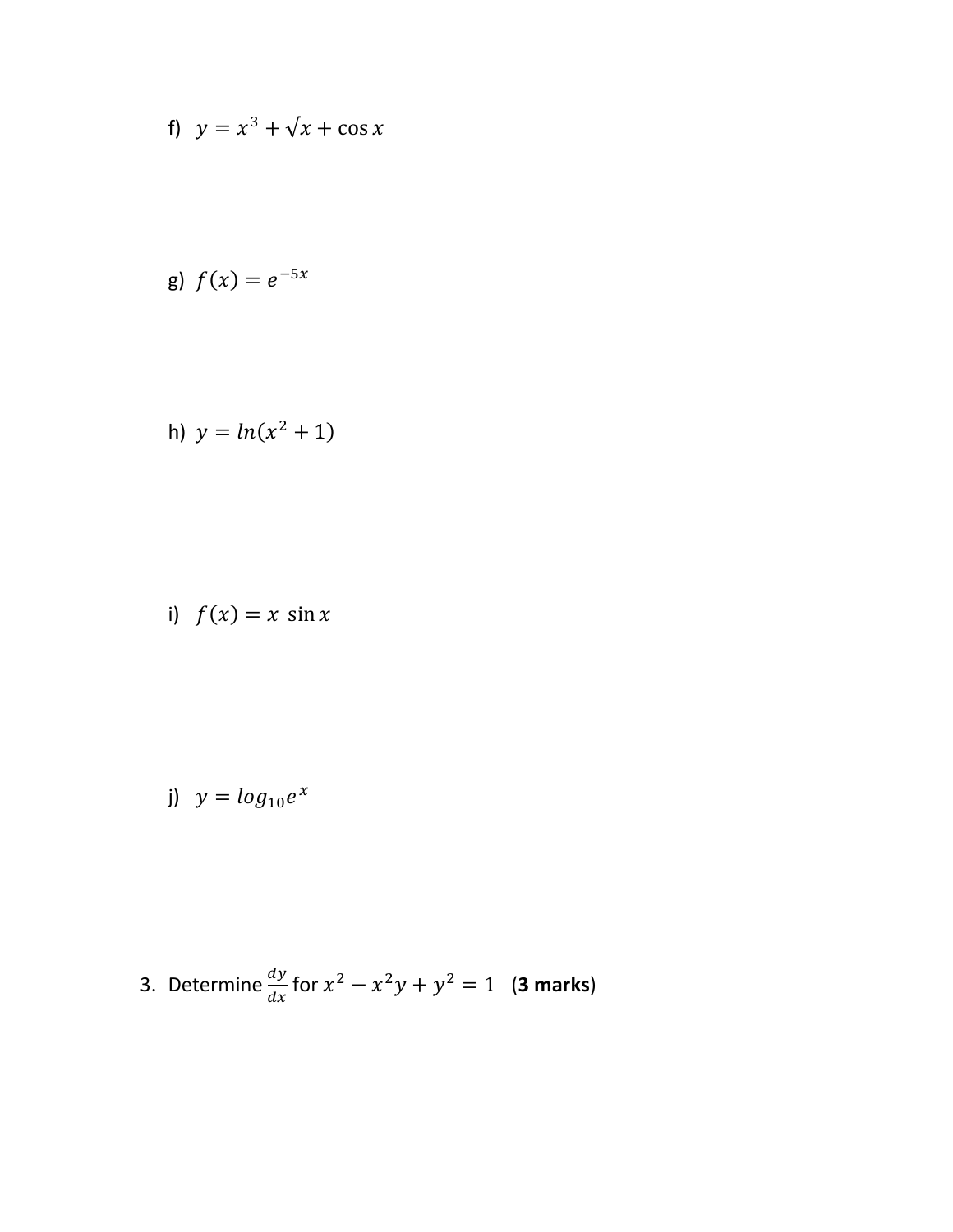4. Using the first derivative test, find the open intervals on which  $f(x)$  is increasing or decreasing. Find the coordinates of any local extrema.  $f(x) = x^4 - 4x^3 - 8x^2 - 1$  (6 marks)

5. Find the open intervals on which  $f(x)$  is concave up or concave down. Find the coordinates of any inflection points  $f(x) = x^4 - 24x^2 + x - 1$  (**5 marks**)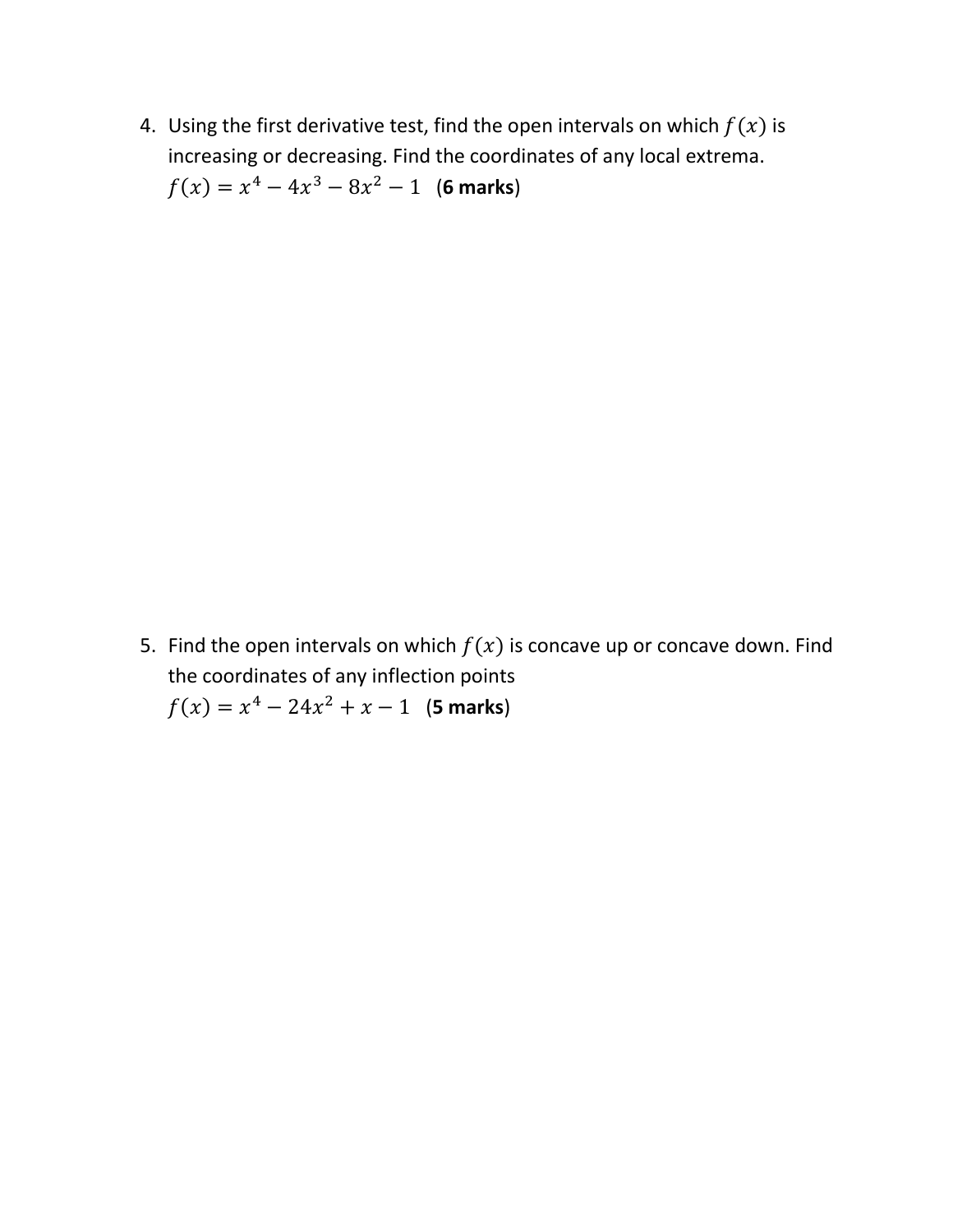6. Determine the equations of all vertical and horizontal asymptotes of  $f(x) = \frac{2x-3}{5-4x}$  $rac{2x-5}{5-4x}$  (**3 marks**)

- 7. Solve any **three** of the following five problems (**15 marks**)
	- a) A ball is thrown upward with an initial velocity of 24.5 m/s, then its height after *t* seconds in metres is:

 $h = 24.5t - 4.9t^2, t \ge 0.$ 

i) Find the initial velocity of the ball.

ii)Find the maximum height of the ball.

b) A spherical balloon is being inflated so that the volume is increasing at a rate of  $144m^3/min$ . How fast is the radius of the balloon increasing when the diameter is 2m?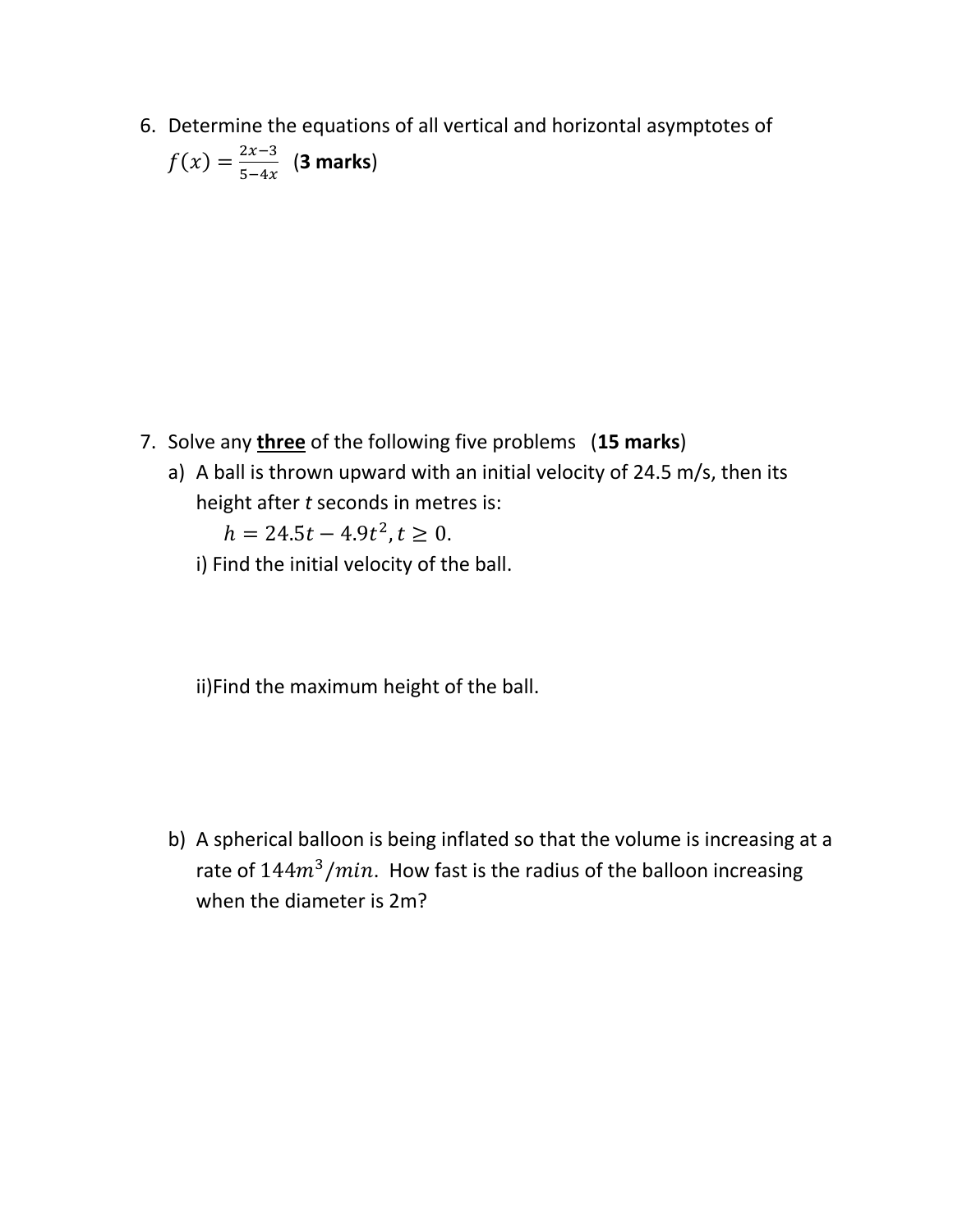c) A cylinder kite frame is made out of light bendable rod. The frame is made up of two circles of rod connected by four straight rods of equal length. What dimensions create the maximum volume for the cylinder if 4 m of rod is available?

d) The holding area at a country fair is 12 identical pens arranged in a two by six grid. If 100m of fencing is available, what dimensions of each pen will maximize the total area?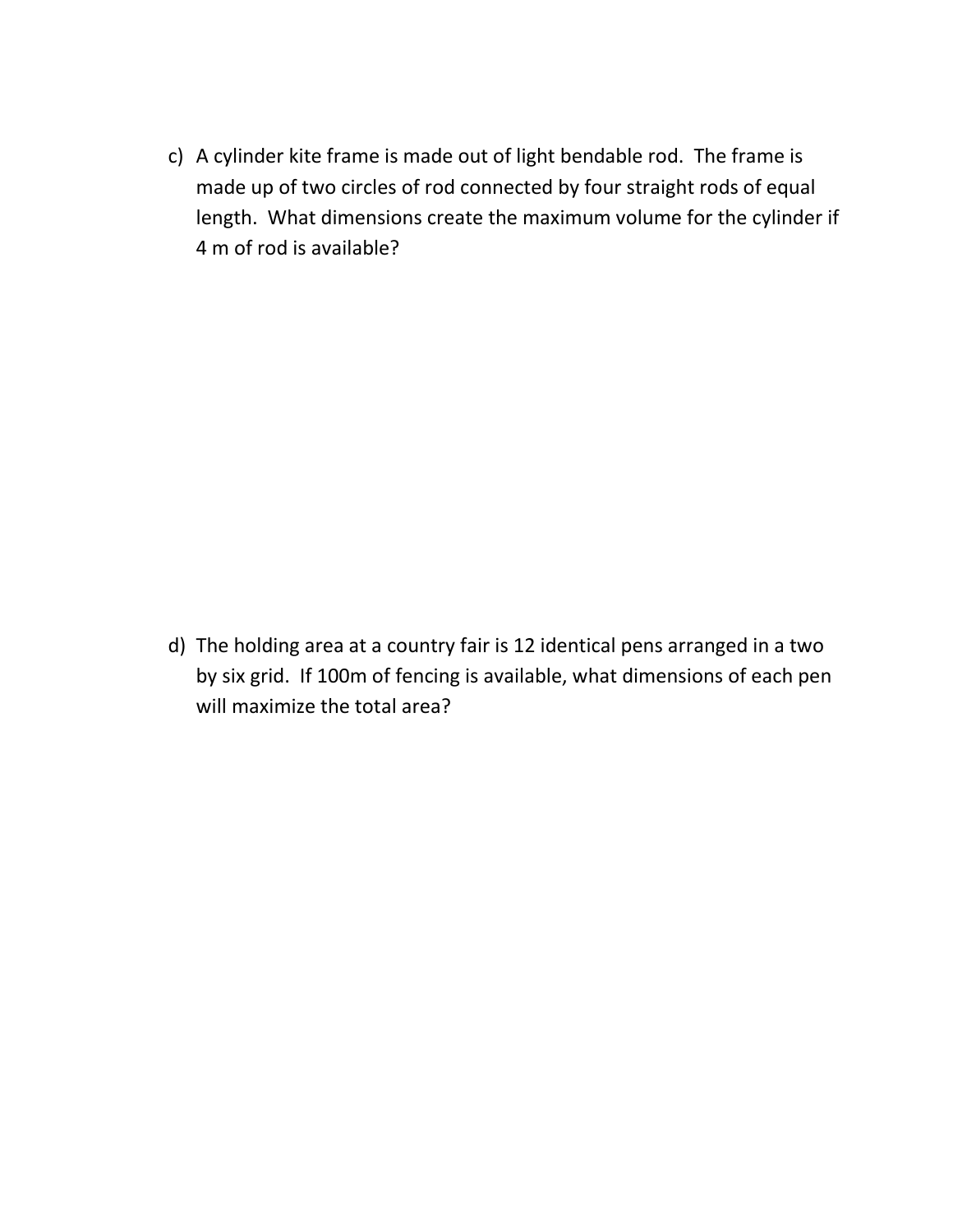e) One ship leaves port and steams due north at 10 knots. Three hours later another ship leaves the same part and steams due west at 30 knots. How fast is the distance between them increasing when the first ship has been out for 5 hours?

8. Determine the following indefinite integrals by sight **(6 marks)** a)  $\int \left(\frac{2}{r^3}\right)$  $rac{2}{x^3} + \frac{3}{x^2}$  $\frac{3}{x^2}+5\big)dx$ 

b) 
$$
\int (e^x + e^{-x}) dx
$$

c) 
$$
\int (\sqrt{x^3} + 7x) dx
$$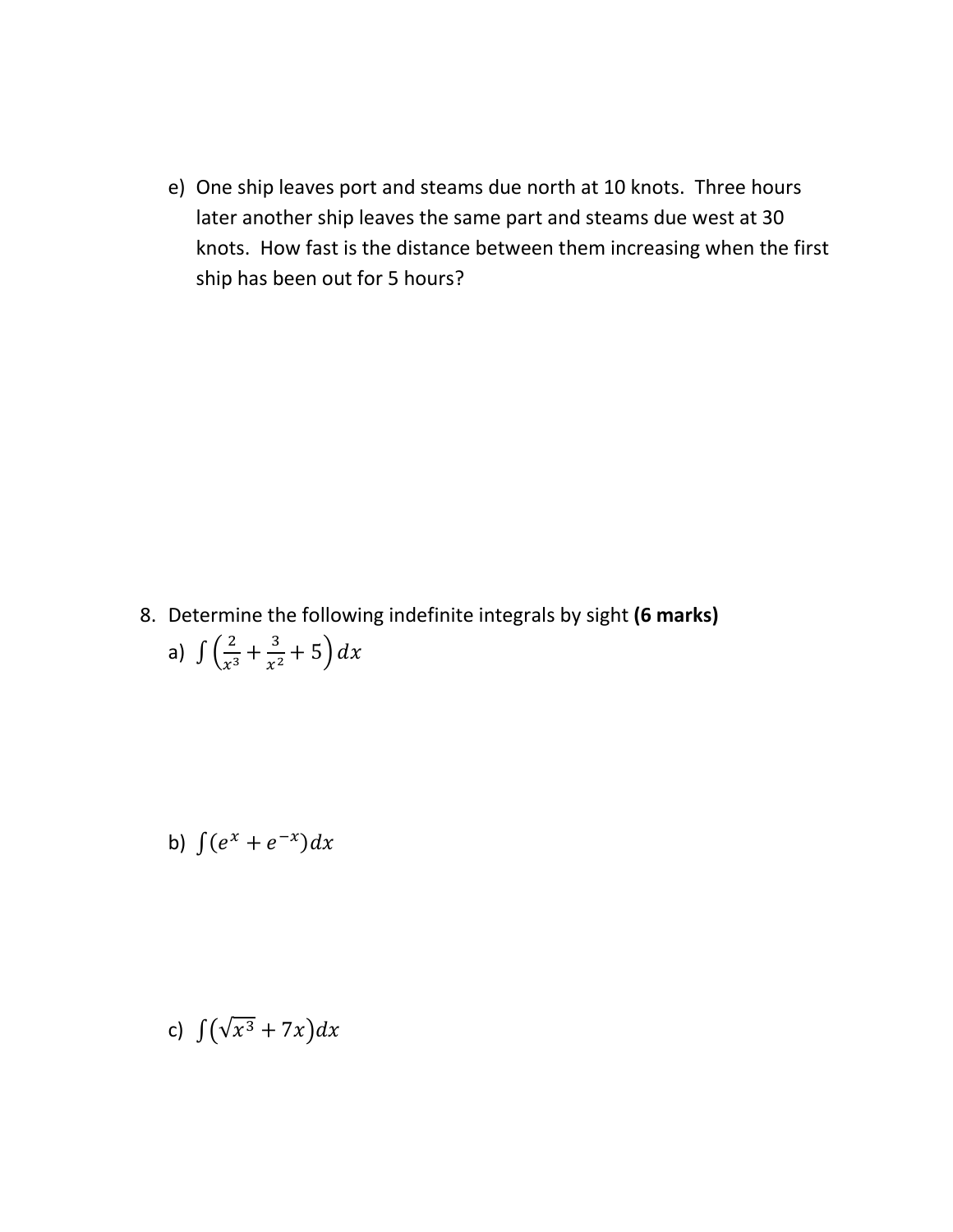9. Determine the following indefinite integral by  $u$  substitution. (3 marks)  $\int (6x-11)^8 dx$ 

10.Evaluate the following definite integrals. **(4 marks)**

a) 
$$
\int_{-5}^{1} (x^2 + 4x - 5) dx
$$

b) 
$$
\int_0^{\frac{3\pi}{4}} \sin x \, dx
$$

11. Find the area bounded by the x-axis below,  $f(x)$  above, and the given pair of vertical lines. **(3 marks)**